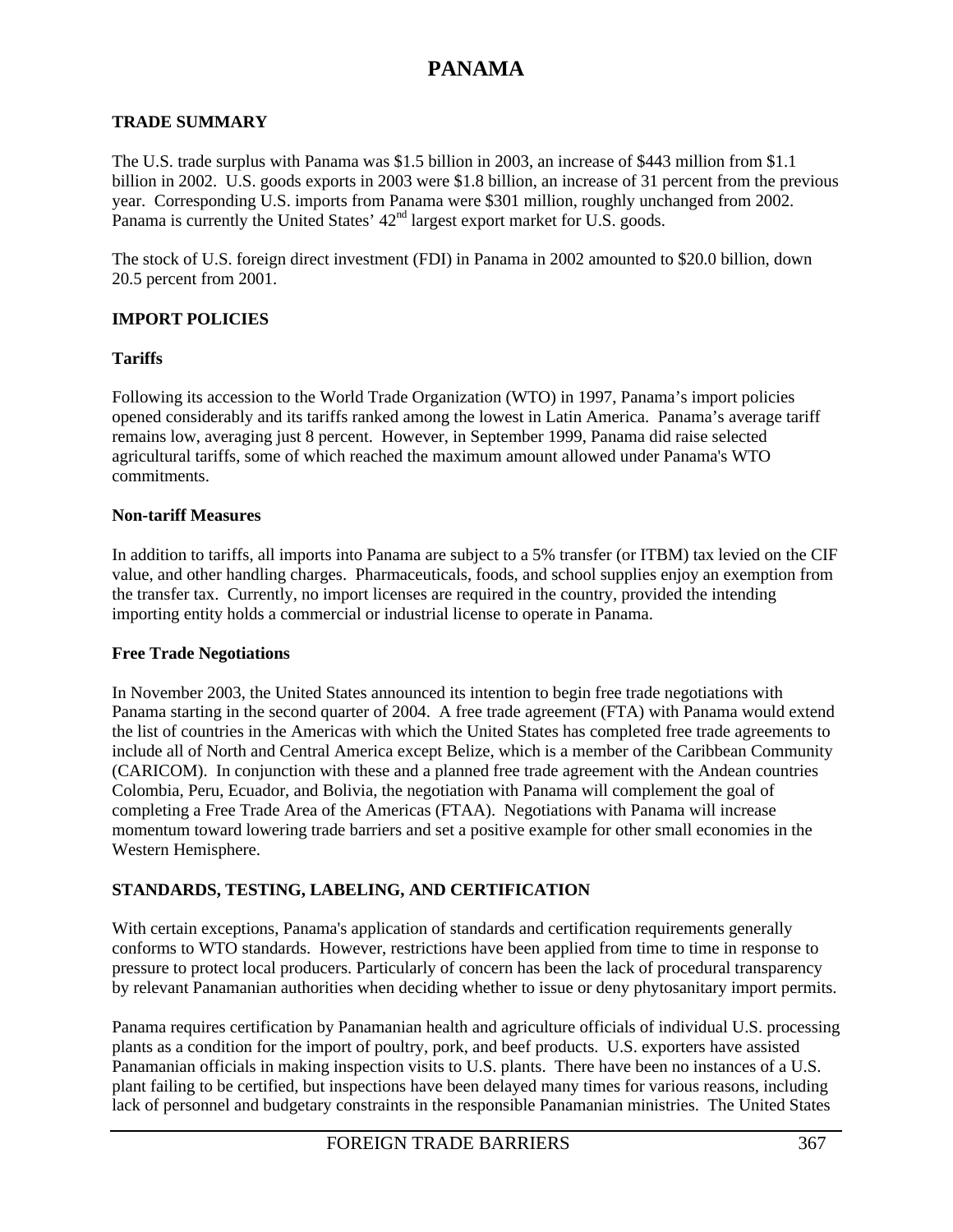considers it a high priority to obtain Panama's system-wide recognition of the U.S. meat inspection system, in place of the current plant-by-plant approach. This effort will be a primary focus during the upcoming FTA negotiations.

While importers of non-agricultural products must register them with the Ministry of Commerce and Industry before distribution or sale in Panama, procedures for registration are straightforward and evenly applied. There are no comprehensive labeling or testing requirements for imports, except for food and pharmaceutical products.

When the United States launches FTA negotiations in 2004, it will simultaneously initiate an active working group dialogue on SPS barriers to agricultural trade that will meet alongside the negotiations and will also continue to meet and work on resolution of SPS issues after the negotiations conclude.

### **GOVERNMENT PROCUREMENT**

Panama's government procurement regime is governed by Law 56 and managed by the Ministry of Economy and Finance (MEF). The law provides for a transparent bidding process for government contracts, but allows for exceptions, such as procurements for national defense. The Panamanian Government has generally handled bids in a transparent manner, although occasionally U.S. companies have complained of mishandling of certain procedures. Some disaffected companies have withdrawn from consideration. However, formal complaints have not been pursued, usually because of interest in other business, fear of reprisals, and lack of confidence in the appeals process. While Panama made a commitment at the time of its WTO accession, to become a party to the WTO Government Procurement Agreement (GPA), its efforts to accede to the GPA have stalled. Although the Panama Canal Authority (PCA) has generally followed transparent and fair bidding processes, the United States has been particularly disappointed by the Government of Panama's failure to include the PCA in its accession offer. The U.S. government will seek to address the issue of the PCA within the context of bilateral free trade agreement negotiations.

### **EXPORT SUBSIDIES**

Panamanian law allows any company to import raw materials or semi-processed goods at a duty of three percent for domestic consumption or processing, or duty free for export production, excluding sensitive agricultural products, such as rice, dairy, pork, and tomato products. Companies not already receiving benefits under the Special Incentives Law of 1986 are allowed a tax deduction of up to 10 percent of their profits from export operations through 2002, and a project to extend these benefits is now being promoted by the private sector.

Because of its WTO obligations, Panama revised its export subsidy policies in 1997-98. The government originally had stated its intention to phase out its Tax Credit Certificate (CAT), given to firms producing certain non-traditional exports, by the end of 2001. But during the WTO Ministerial Conference in November 2001, the Government of Panama asked for and received an extension for the use of CATs. The waiver to continue use of a CAT has been extended to 2005. The policy allows exporters to receive CATs equal to 15 percent of the export's national value added. The certificates are transferable and may be used to pay tax obligations to the government, or they can be sold in secondary markets at a discount. The government has become stricter in defining national value added, attempting to reduce the amount of credit claimed by exporters.

A number of industries that produce exclusively for export, such as shrimp farming and tourism, are exempted from paying certain types of taxes and import duties. The Government of Panama established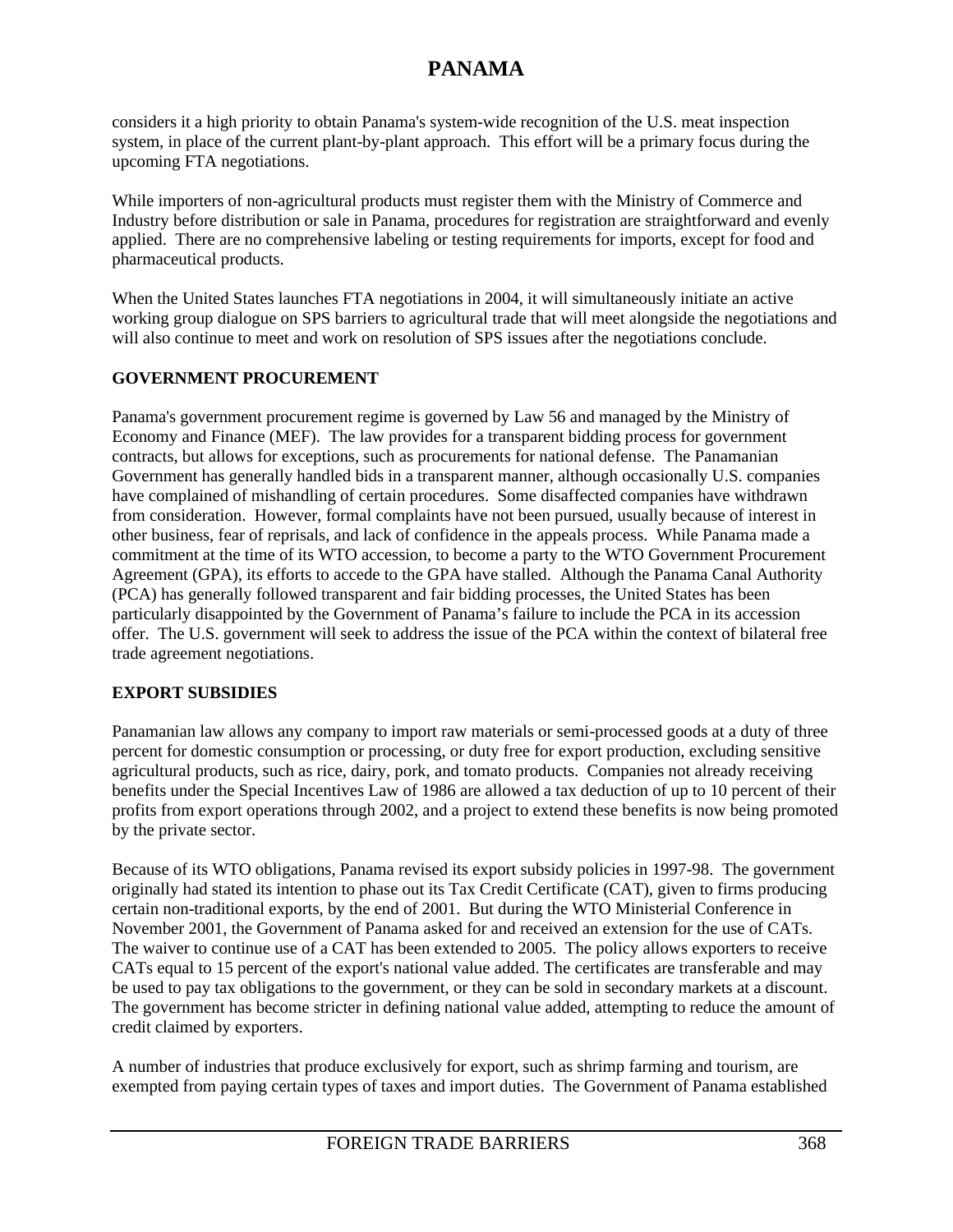this policy to attract foreign investment, especially in economically depressed regions, such as the city of Colon. Companies that profit from these exemptions are not eligible to receive CATs for their exports.

A new domestic subsidy called the Certificate to Foment Industry (CFI), which would replace the CATs when that program ends, is currently under consideration by Panama's Legislative Assembly. Panamanian authorities have stated that the CFI will be consistent with Panama's WTO obligations.

The Tourism Law of 1994 (Law 8) allows deduction from taxable income of 50 percent of any amount invested by Panamanian citizens in tourism development.

Law 25 of 1996 provides for the development of "export processing zones" (EPZ's) as part of an effort to broaden the Panamanian manufacturing sector while promoting investment, particularly in former U.S. military bases. Companies operating in these zones may import inputs duty-free if products assembled in the zones are to be re-exported. The government also provides other tax incentives to EPZ companies and EPZ provisions.

# **INTELLECTUAL PROPERTY RIGHTS (IPR) PROTECTION**

Protection of intellectual property rights (IPR) in Panama has improved significantly in recent years. Specialized courts have been created to hear intellectual property-related cases. The Government of Panama has also created a specialized IPR prosecutor's office. Intellectual property policy and practice in Panama is the responsibility of an Inter-Institutional Committee on IPR. This committee consists of representatives from six government agencies and operates under the leadership of the Vice-Minister of Foreign Trade. It coordinates enforcement actions and develops strategies to improve compliance with the law.

# **Copyrights**

Panama's 1994 copyright law modernized copyright protection in Panama, providing for payment of royalties, facilitating the prosecution of copyright violators, protecting computer software, and making certain copyright infringements a felony. Although the lead prosecutor for IPR cases in the Attorney General's Office has taken a vigorous enforcement stance against piracy and counterfeiting, the Copyright Office remains small and ineffective, and Panama's judicial system has not provided speedy and effective remedies in civil and criminal piracy cases brought under the law. Given Panama's role as a transshipment point, Panama is susceptible to trading in pirated and counterfeit goods.

The government of Panama is signatory to the WIPO Copyright Treaty and the WIPO Performances and Phonographs Treaty, but the Copyright Office has been slow to draft and implement further improvements to the Copyright Law. Nevertheless, the office has proposed to establish new offenses, such as for Internet-based copyright violations, and to enhance border measures. It has already raised the penalties for infractions. Legislation drafted with technical assistance from SIECA (the Central American Economic Integration System) has not yet become law.

# **Patents**

Panama's 1996 Industrial Property Law provides a term of 20 years of patent protection from the date of filing. However, pharmaceutical patents are granted for only 15 years and can be renewed for an additional ten years, if the patent owner licenses a national company (minimum of 30 percent Panamanian ownership) to exploit the patent. The Industrial Property Law provides specific protection for trade secrets.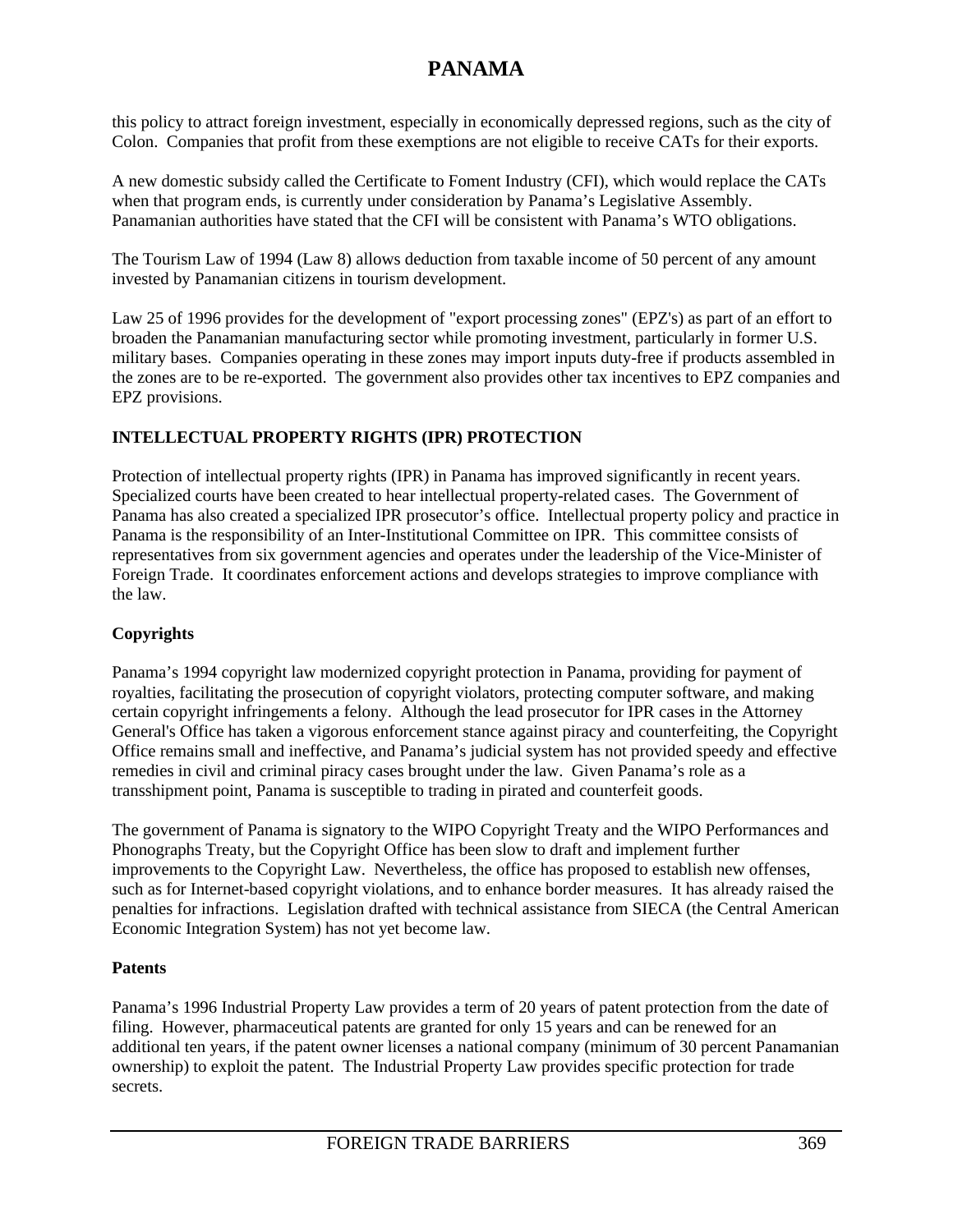### **Trademarks**

Law 35 provides trademark protection, simplifies the process of registering trademarks and allows for renewal of a trademark for ten-year periods. The law's most important feature is the granting of exofficio authority to government agencies to conduct investigations and to seize materials suspected of being counterfeited. Decrees 123 of November 1996 and 79 of August 1997 specify the procedures to be followed by Customs and Colon Free Zone (CFZ) officials in conducting investigations and confiscating merchandise. In 1997, the Customs Directorate created a special office for IPR enforcement, followed by a similar office created by the CFZ in 1998. The Trademark Registration Office has undertaken significant modernization with a searchable computerized database of registered trademarks that is open to the public.

### **SERVICES BARRIERS**

In general, Panama maintains an open regulatory environment for services. For some professions, such as insurance brokers, customs brokerage, freight forwarding, architects, engineers, medical doctors, lawyers, and psychologists, Panama requires that individuals hold a Panamanian technical license.

# **INVESTMENT BARRIERS**

Panama maintains an open investment regime that is receptive to foreign investment. Over the years the country has focused its efforts on bolstering its reputation as an international trading, banking, maritime, and services center**.** Until recently, the Panamanian government was unresponsive to some foreign investors. For example, a few firms that are closely regulated by, or hold concessions from the Government of Panama, encountered a lack of cooperation from certain officials and abrupt changes related to terms of various concessions or contracts. In 2003, the Government of Panama addressed these problems constructively by re-opening discussions with the U.S. Government under the rubric of the Ad Hoc Investment Commission, which had been used successfully in the past to resolve concerns of U.S. investors. The resolution of a number of these disputes during the past year helped make possible the November 2003 announcement that both countries plan to move forward with bilateral negotiations for a free trade agreement in 2004.

In accordance with the terms of the U.S.-Panama Bilateral Investment Treaty, Panama places no restrictions on the nationality of senior management. Panama does restrict foreign nationals to 10 percent of the blue-collar work force, and specialized or technical foreign workers may number no more than 15 percent of all employees in a business.

A 1998 investment law aimed to enhance new investment in Panama by guaranteeing that investors will have no restrictions on capital and dividend repatriation, foreign exchange use and disposal of production inside a limited number of sectors in the economy. The spirit of the law is that for ten years, investors will not suffer any deterioration of the conditions prevailing at the time the investment was made. The guarantees are related to new laws that may be enacted in the future affecting fiscal, customs, and labor regimes.

# **ELECTRONIC COMMERCE**

In mid-2001, Panama became the first country in Central America to adopt a law specific to electronic commerce. The law was a collaborative effort of the public and private sectors, resulting from several months of detailed discussions and broad consultations. Panama's electronic commerce law has several important features: it gives legal force to any transaction or contract completed electronically; it creates the National Directorate of Electronic Commerce to oversee the enforcement of the law; and it defines